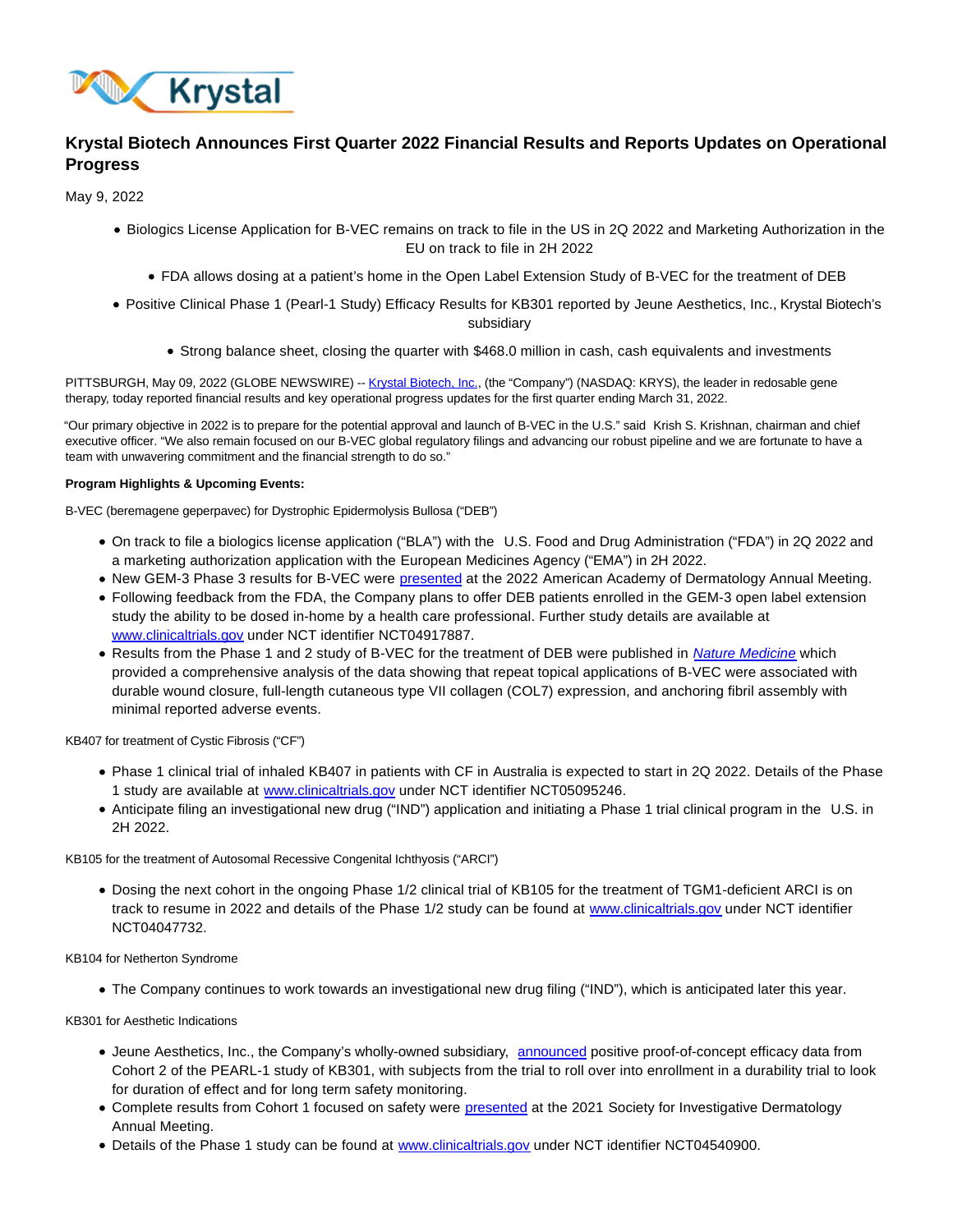# **Corporate Highlights:**

- [Jeune Aesthetics, Inc.](https://jeuneinc.com/) [announced i](https://ir.krystalbio.com/news-releases/news-release-details/jeune-aesthetics-announces-formation-and-members-scientific)ts formation and installation of a Scientific Advisory Board, comprised of industry leaders to serve as strategic advisors assisting with program strategy and clinical development.
- In January 2022, Jing Marantz, M.D., PhD, MBA resigned from the Board of Directors to accept the position of Chief Business Officer with the Company and E. Rand Sutherland, M.D., MPH was appointed as a member of the Board of Directors.

# **Financial results for the quarter ended March 31, 2022:**

- Cash, cash equivalents, and investments totaled \$468.0 million on March 31, 2022.
- Research and development expenses for the first quarter ended March 31, 2022 were \$9.3 million, compared to \$6.2 million for the first quarter 2021.
- General and administrative expenses for the first quarter ended March 31, 2022 were \$15.9 million, compared to \$8.2 million for first quarter 2021.
- Net losses for the quarters ended March 31, 2022 and 2021 were \$50.0 million and \$15.8 million, or \$(1.99) and \$(0.74), respectively, per common share (basic and diluted).
- For additional information on the Company's financial results for the first quarter ended March 31, 2022, refer to form 10-Q filed with the SEC.

# **About Krystal Biotech, Inc.**

Krystal Biotech, Inc. (NASDAQ: KRYS) is a pivotal-stage gene therapy company leveraging its proprietary, redosable gene therapy platform and in-house manufacturing capabilities to develop life-changing medicines for patients with serious diseases, including rare diseases in skin, lung, and other areas. For more information please visit [http://www.krystalbio.com,](https://www.globenewswire.com/Tracker?data=j5-mHo41aDNuNXJfE_x1lp1RfYi8XYZerTbhwGEClpaQK7_W-BeJb7O_Do0TOA1qcXL75blM0RIPffMIx1hsKUIWizbkgQSctdy_fcSEBXs=) and follow @KrystalBiotech o[n LinkedIn a](https://www.globenewswire.com/Tracker?data=x2lnpQmPXh_zzXaUwdwPLVJcDzajl8JseYvz8e1txYTwo4NU_cLk1xNQPJjGGShD-I2IFeZRWSrrsPf8NijEUd-fUMBdw3CRocWt0aFMFTcYRs1S-0CASKGej1Kvl4Gv)nd [Twitter.](https://www.globenewswire.com/Tracker?data=35DsqlYPZIFZ47-2ZiqQ1vKuY4Tp234W3PKVFZxDbY5SQOrXAxfGA3t0TMpZYf4uysapeFilFOKC-n9f24DJgA==)

#### **About Jeune Aesthetics, Inc.**

Jeune Aesthetics, Inc., a wholly-owned subsidiary of Krystal Biotech, Inc., is a biotechnology company leveraging a clinically validated gene-delivery platform to develop products to fundamentally address – and reverse – the biology of aging and/or damaged skin. For more information, please visit [http://www.jeuneinc.com.](https://www.globenewswire.com/Tracker?data=j5-mHo41aDNuNXJfE_x1lkzxE8bohKTDQzJNS2g7QxfYZwQXhkmZrnmDwGcmwFrJp7luPWskexTGADk_AUYO9_pooHrwvsbtGi2dWpyn6KU=)

#### **Forward-Looking Statements**

Any statements in this press release about future expectations, plans and prospects for Krystal Biotech, Inc., including statements about the clinical utility of B-VEC, at home dosing, the timing of the Company's BLA submission and EMA marketing authorization application, timing of the KB407 Phase 1 clinical trial program in Australia and the U.S., timing of dosing the next cohort in the ongoing Phase 1/2 clinical trial of KB105, timing of an IND filing for KB104, and other statements containing the words "anticipate," "believe," "estimate," "expect," "intend," "may," "plan," "predict," "project," "target," "potential," "likely," "will," "would," "could," "should," "continue," and similar expressions, constitute forward-looking statements within the meaning of The Private Securities Litigation Reform Act of 1995. Actual results may differ materially from those indicated by such forward-looking statements as a result of various important factors, including: uncertainties associated with regulatory review of clinical trials and applications for marketing approvals, the availability or commercial potential of product candidates including B-VEC, the sufficiency of cash resources and need for additional financing and such other important factors as are set forth under the caption "Risk Factors" in the Company's annual and quarterly reports on file with the U.S. Securities and Exchange Commission. In addition, the forward-looking statements included in this press release represent the Company's views as of the date of this release. The Company anticipates that subsequent events and developments will cause its views to change. However, while the Company may elect to update these forward-looking statements at some point in the future, it specifically disclaims any obligation to do so. These forward-looking statements should not be relied upon as representing the Company's views as of any date subsequent to the date of this release.

#### **CONTACTS: Investors and Media:** Meg Dodge Krystal Biotech [mdodge@krystalbio.com](https://www.globenewswire.com/Tracker?data=AQRSLLySfQDomaC5jldcHEzazt0S1gpcatoRq_RHlbMOWR7Dux1eI1mXEDTWK3htYzW0empPsBMP7kNgYJe-roNd4LOOj4vCn2mF8sxs6cY=)

Source: Krystal Biotech, Inc.

#### **Consolidated Balance Sheet Data:**

| (In thousands)             | March 31,<br>2022 |         |      | December 31,<br>2021 |  |  |
|----------------------------|-------------------|---------|------|----------------------|--|--|
| <b>Balance sheet data:</b> |                   |         |      |                      |  |  |
| Cash and cash equivalents  | \$                | 269.303 | - \$ | 341,246              |  |  |
| Short-term investments     |                   | 165,329 |      | 96,850               |  |  |
| Long-term investments      |                   | 33,339  |      | 64,371               |  |  |
| Total assets               |                   | 616.874 |      | 626,295              |  |  |
| <b>Total liabilities</b>   |                   | 68,320  |      | 32.719               |  |  |
| Total stockholders' equity | \$                | 548.554 | S.   | 593,576              |  |  |